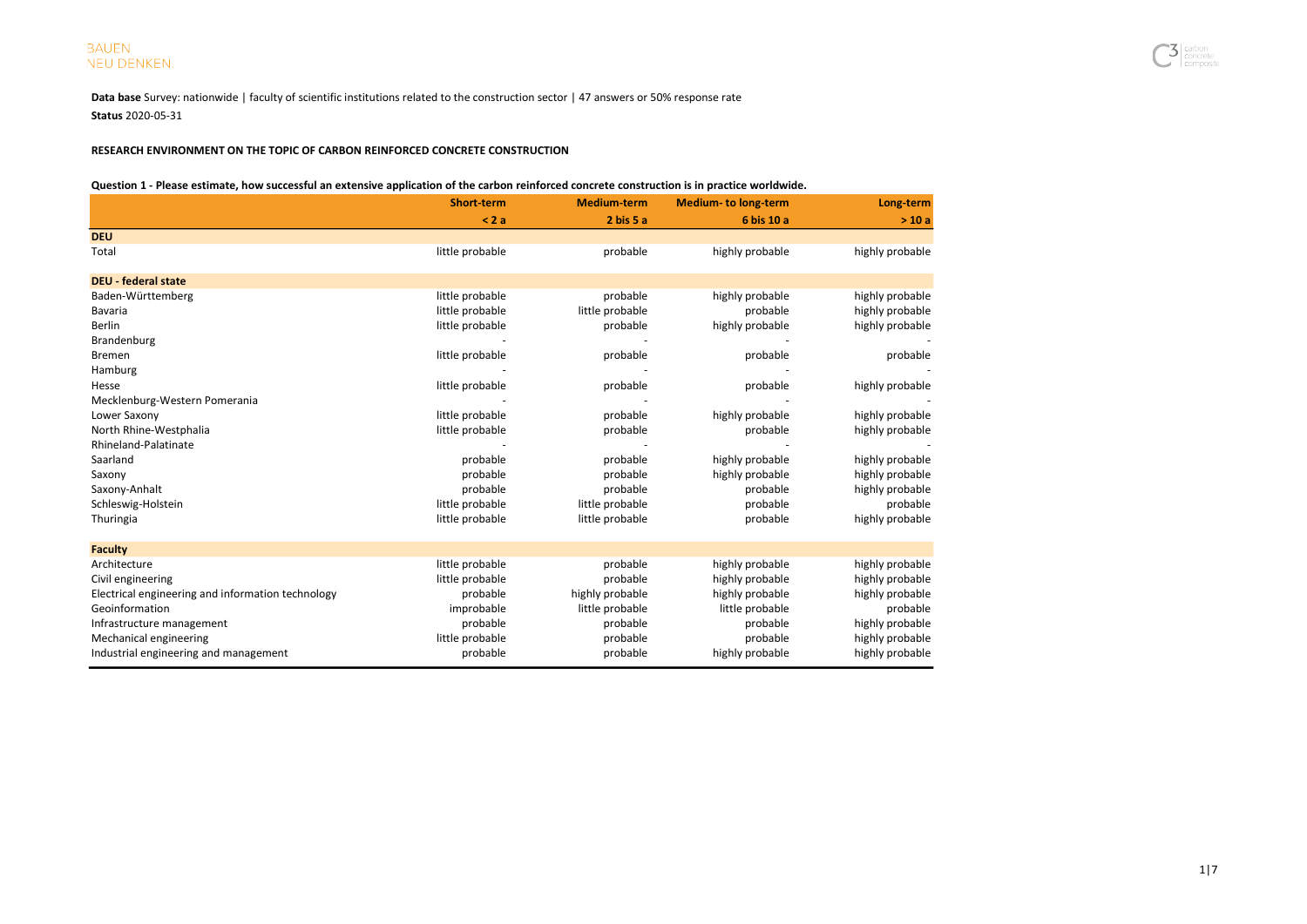

Data base Survey: nationwide | faculty of scientific institutions related to the construction sector | 47 answers or 50% response rate Status 2020-05-31

## RESEARCH ENVIRONMENT ON THE TOPIC OF CARBON REINFORCED CONCRETE CONSTRUCTION

## Question 2 - In your opinion, is it plausible that the Federal Republic of Germany will be able to establish itself as a pioneer of carbon reinforced concrete construction in the medium and long term?

|                                                   | <b>Medium- to long-term</b> |
|---------------------------------------------------|-----------------------------|
|                                                   | 6 bis 10 a                  |
| <b>DEU</b>                                        |                             |
| Total                                             | probable                    |
| <b>DEU - federal state</b>                        |                             |
| Baden-Württemberg                                 | highly probable             |
| Bavaria                                           |                             |
| Berlin                                            | highly probable             |
| Brandenburg                                       | highly probable             |
| <b>Bremen</b>                                     | highly probable             |
| Hamburg                                           |                             |
| Hesse                                             | highly probable             |
| Mecklenburg-Western Pomerania                     |                             |
| Lower Saxony                                      | highly probable             |
| North Rhine-Westphalia                            | probable                    |
| Rhineland-Palatinate                              |                             |
| Saarland                                          | little probable             |
| Saxony                                            | probable                    |
| Saxony-Anhalt                                     | probable                    |
| Schleswig-Holstein                                | highly probable             |
| Thuringia                                         | probable                    |
| <b>Faculty</b>                                    |                             |
| Architecture                                      | probable                    |
| Civil engineering                                 | probable                    |
| Electrical engineering and information technology | probable                    |
| Geoinformation                                    | highly probable             |
| Infrastructure management                         | probable                    |
| Mechanical engineering                            | probable                    |
| Industrial engineering and management             | highly probable             |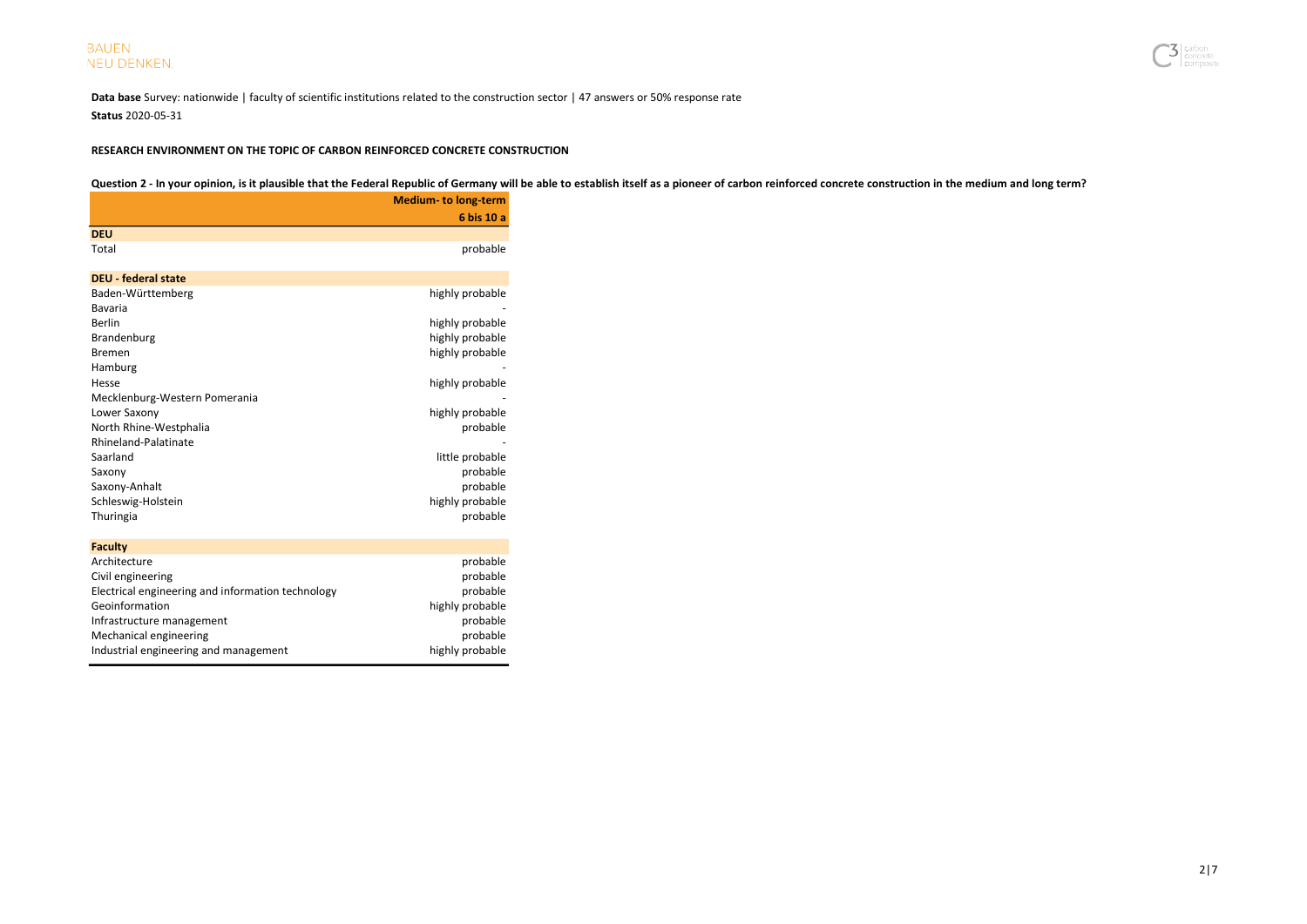Data base Survey: nationwide | faculty of scientific institutions related to the construction sector | 47 answers or 50% response rate Status 2020-05-31

## RESEARCH ENVIRONMENT ON THE TOPIC OF CARBON REINFORCED CONCRETE CONSTRUCTION

#### Question 3 - Please evaluate the research intensity of your institution by construction material of the last 5 years.

| Question 3 - Ficase evaluate the research intensity or your mstitution by construction material or the last 3 years. | Carbon reinforced concrete Textil reinforced concrete Steel reinforced concrete | <b>Other</b> |           |           |
|----------------------------------------------------------------------------------------------------------------------|---------------------------------------------------------------------------------|--------------|-----------|-----------|
|                                                                                                                      |                                                                                 |              |           |           |
| <b>DEU</b>                                                                                                           |                                                                                 |              |           |           |
| Total                                                                                                                | high                                                                            | low          | high      | high      |
| <b>DEU - federal state</b>                                                                                           |                                                                                 |              |           |           |
| Baden-Württemberg                                                                                                    | low                                                                             | low          | low       | high      |
| Bavaria                                                                                                              | high                                                                            | high         | very high |           |
| <b>Berlin</b>                                                                                                        | low                                                                             | low          | low       | high      |
| Brandenburg                                                                                                          | very high                                                                       | low          | high      | high      |
| Bremen                                                                                                               | low                                                                             | none         | none      | none      |
| Hamburg                                                                                                              |                                                                                 |              |           |           |
| Hesse                                                                                                                | high                                                                            | high         | very high | very high |
| Mecklenburg-Western Pomerania                                                                                        |                                                                                 |              |           |           |
| Lower Saxony                                                                                                         | low                                                                             | low          | very high | very high |
| North Rhine-Westphalia                                                                                               | high                                                                            | low          | high      | very high |
| Rhineland-Palatinate                                                                                                 |                                                                                 |              |           |           |
| Saarland                                                                                                             | high                                                                            | high         | very high |           |
| Saxony                                                                                                               | very high                                                                       | high         | high      | high      |
| Saxony-Anhalt                                                                                                        | low                                                                             | high         | high      | very high |
| Schleswig-Holstein                                                                                                   | low                                                                             | low          | high      |           |
| Thuringia                                                                                                            |                                                                                 | none         | low       | very high |
| <b>Faculty</b>                                                                                                       |                                                                                 |              |           |           |
| Architecture                                                                                                         | high                                                                            | low          | high      | very high |
| Civil engineering                                                                                                    | high                                                                            | high         | low       | high      |
| Electrical engineering and information technology                                                                    | high                                                                            | low          | high      | very high |
| Geoinformation                                                                                                       | low                                                                             | low          | low       | low       |
| Infrastructure management                                                                                            | low                                                                             | high         | high      | very high |
| Mechanical engineering                                                                                               | very high                                                                       | high         | low       | very high |
| Industrial engineering and management                                                                                | very high                                                                       | low          | low       | low       |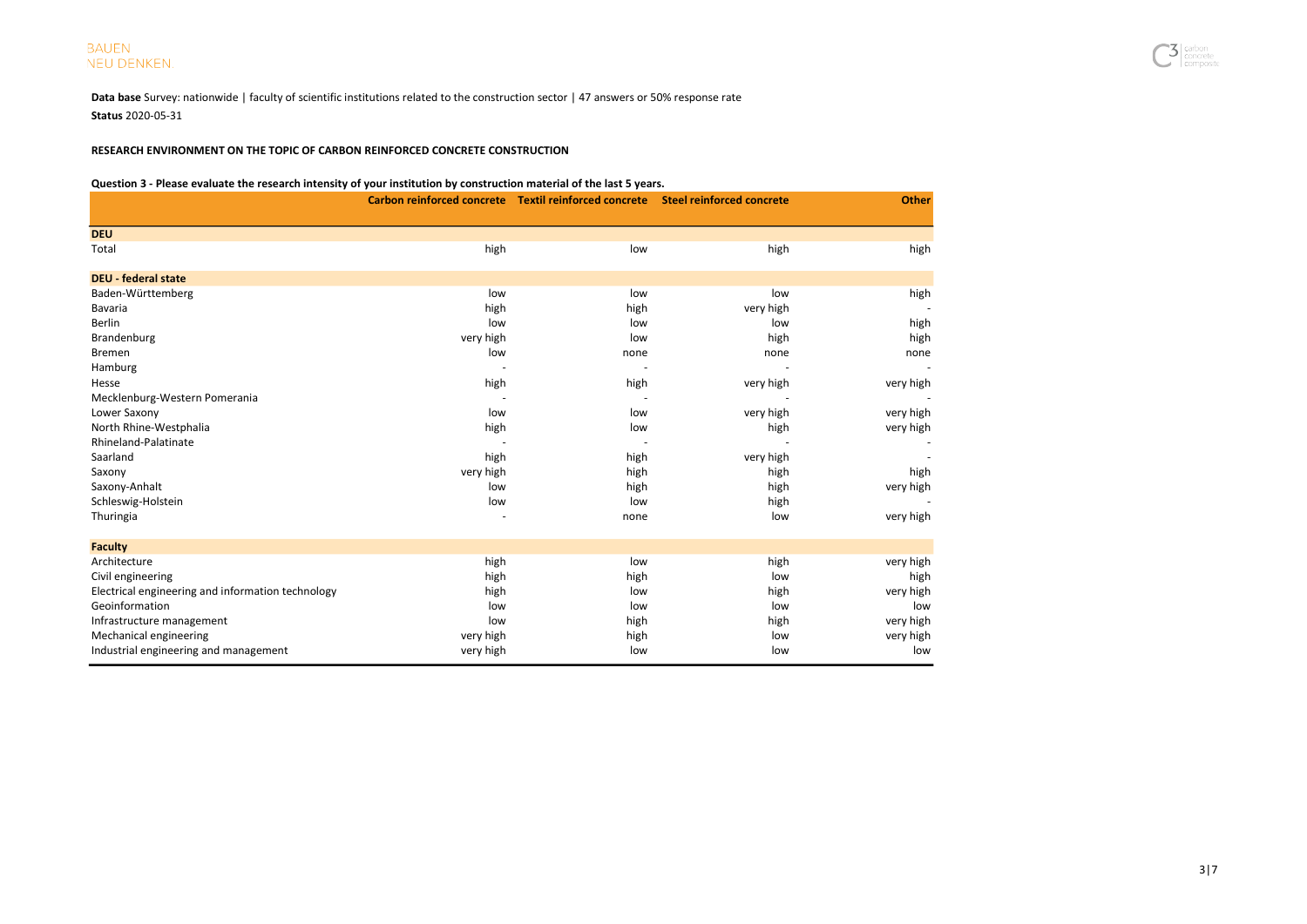Data base Survey: nationwide | faculty of scientific institutions related to the construction sector | 47 answers or 50% response rate Status 2020-05-31

## RESEARCH ENVIRONMENT ON THE TOPIC OF CARBON REINFORCED CONCRETE CONSTRUCTION

#### Question 4 - What is the share of cooperation with other institutions in research projects of carbon reinforced concrete construction?

|                                                   | <br><b>National</b> | <b>National</b> | <b>International</b>     | <b>International</b> | <b>No partners</b> |
|---------------------------------------------------|---------------------|-----------------|--------------------------|----------------------|--------------------|
|                                                   | (economy)           | (science)       | (economy)                | (science)            |                    |
| <b>DEU</b>                                        |                     |                 |                          |                      |                    |
| Total                                             | high                | high            | low                      | low                  | low                |
| <b>DEU - federal state</b>                        |                     |                 |                          |                      |                    |
| Baden-Württemberg                                 | high                | very high       | high                     | high                 | low                |
| Bavaria                                           | very high           | very high       | low                      | high                 |                    |
| <b>Berlin</b>                                     | high                | very high       | high                     | high                 | low                |
| Brandenburg                                       | very high           | very high       | low                      | low                  | low                |
| <b>Bremen</b>                                     | none                | very high       | none                     | none                 |                    |
| Hamburg                                           |                     |                 | $\overline{\phantom{a}}$ |                      |                    |
| Hesse                                             | high                | high            | low                      | low                  | low                |
| Mecklenburg-Western Pomerania                     |                     |                 |                          |                      |                    |
| Lower Saxony                                      | low                 | low             | none                     | none                 | very high          |
| North Rhine-Westphalia                            | high                | high            | low                      | low                  | low                |
| Rhineland-Palatinate                              |                     |                 |                          |                      |                    |
| Saarland                                          | very high           | high            | low                      | low                  | very high          |
| Saxony                                            | very high           | very high       | low                      | low                  | low                |
| Saxony-Anhalt                                     | very high           | very high       | low                      | none                 |                    |
| Schleswig-Holstein                                | low                 | none            | none                     | none                 | low                |
| Thuringia                                         | high                | low             | low                      | low                  |                    |
| <b>Faculty</b>                                    |                     |                 |                          |                      |                    |
| Architecture                                      | high                | high            | low                      | low                  | low                |
| Civil engineering                                 | high                | high            | high                     | high                 | low                |
| Electrical engineering and information technology | high                | high            | low                      | low                  | low                |
| Geoinformation                                    | none                | low             | none                     | none                 | very high          |
| Infrastructure management                         | very high           | very high       | low                      | none                 |                    |
| Mechanical engineering                            | very high           | very high       | low                      |                      | low                |
| Industrial engineering and management             | very high           | very high       | low                      | none                 | low                |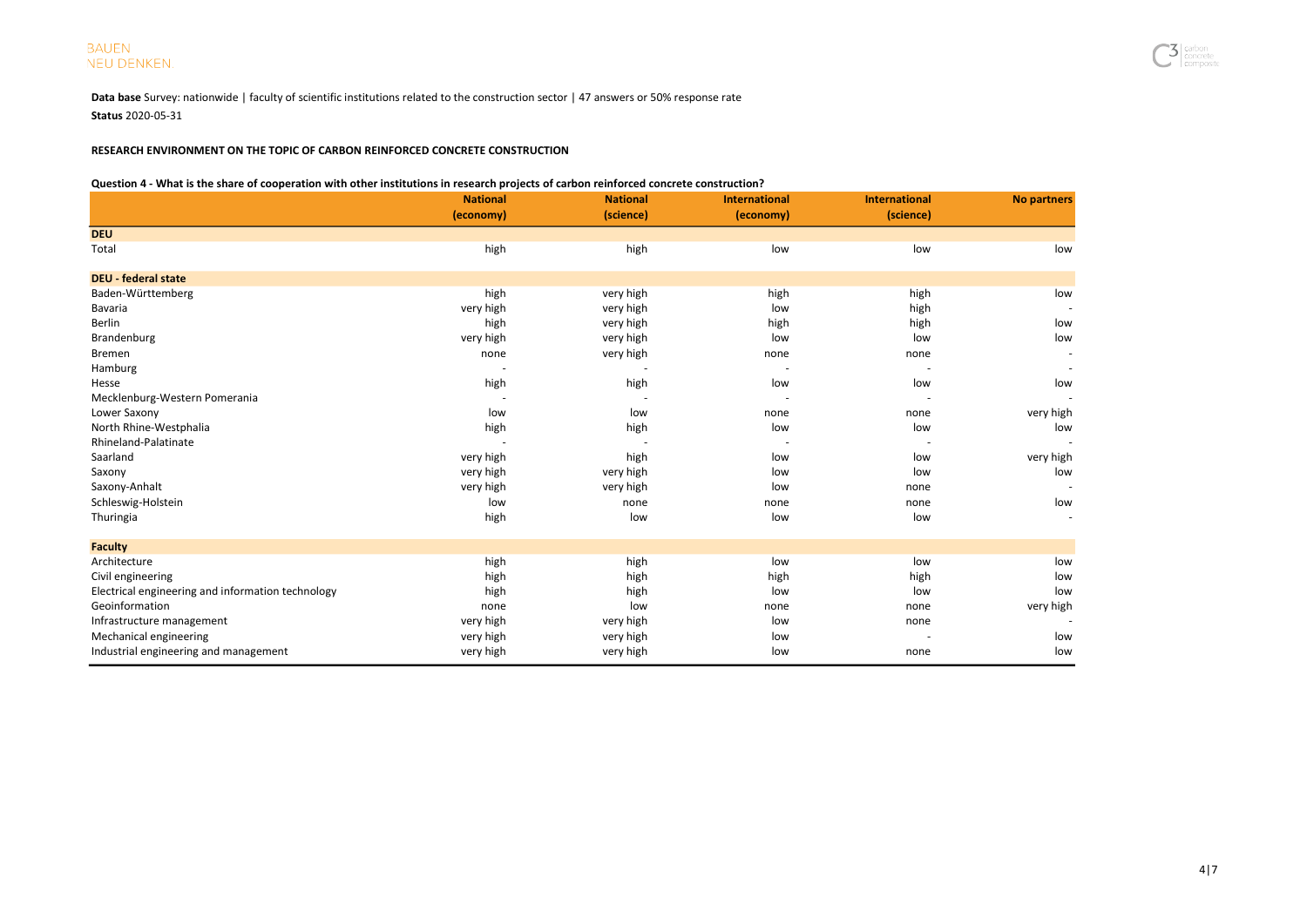Data base Survey: nationwide | faculty of scientific institutions related to the construction sector | 47 answers or 50% response rate Status 2020-05-31

## RESEARCH ENVIRONMENT ON THE TOPIC OF CARBON REINFORCED CONCRETE CONSTRUCTION

#### Question 5 - Please if you are aware, you would provide a proportional rata estimate of the sources that make up your budget for carbon reinforced concrete construction.

| Question 3 - Heast in you are aware, you would provide a proportional rata estimate or the sources that make up your budget for carbon remioreca concrete construction. | <b>EU</b> | <b>Federal government</b> | <b>Federal state</b> | <b>Companies</b> | <b>Other</b> |
|-------------------------------------------------------------------------------------------------------------------------------------------------------------------------|-----------|---------------------------|----------------------|------------------|--------------|
| <b>DEU</b>                                                                                                                                                              |           |                           |                      |                  |              |
| Total                                                                                                                                                                   | low       | very high                 | low                  | low              | low          |
| <b>DEU - federal state</b>                                                                                                                                              |           |                           |                      |                  |              |
| Baden-Württemberg                                                                                                                                                       | low       | very high                 | none                 | low              | low          |
| Bavaria                                                                                                                                                                 | none      | very high                 | very high            | low              | none         |
| <b>Berlin</b>                                                                                                                                                           | low       | very high                 | none                 | low              | low          |
| Brandenburg                                                                                                                                                             | none      | very high                 | low                  | high             | low          |
| <b>Bremen</b>                                                                                                                                                           | none      | very high                 | none                 | none             | none         |
| Hamburg                                                                                                                                                                 |           |                           |                      |                  |              |
| Hesse                                                                                                                                                                   | none      | very high                 | high                 | very high        |              |
| Mecklenburg-Western Pomerania                                                                                                                                           |           |                           |                      |                  |              |
| Lower Saxony                                                                                                                                                            | none      | high                      | none                 | high             | none         |
| North Rhine-Westphalia                                                                                                                                                  | none      | high                      | low                  | low              | low          |
| Rhineland-Palatinate                                                                                                                                                    |           |                           |                      |                  |              |
| Saarland                                                                                                                                                                | none      | none                      | none                 | high             |              |
| Saxony                                                                                                                                                                  | low       | very high                 | low                  | high             | low          |
| Saxony-Anhalt                                                                                                                                                           | none      | high                      | none                 | high             | none         |
| Schleswig-Holstein                                                                                                                                                      |           |                           |                      |                  |              |
| Thuringia                                                                                                                                                               |           |                           |                      |                  |              |
| <b>Faculty</b>                                                                                                                                                          |           |                           |                      |                  |              |
| Architecture                                                                                                                                                            | low       | very high                 | low                  | low              | low          |
| Civil engineering                                                                                                                                                       | none      | high                      | high                 | high             | none         |
| Electrical engineering and information technology                                                                                                                       | low       | very high                 | low                  | low              | low          |
| Geoinformation                                                                                                                                                          |           |                           |                      |                  |              |
| Infrastructure management                                                                                                                                               | none      | high                      | none                 | high             | none         |
| Mechanical engineering                                                                                                                                                  | low       | very high                 | none                 | low              | low          |
| Industrial engineering and management                                                                                                                                   | low       | very high                 | low                  | low              | low          |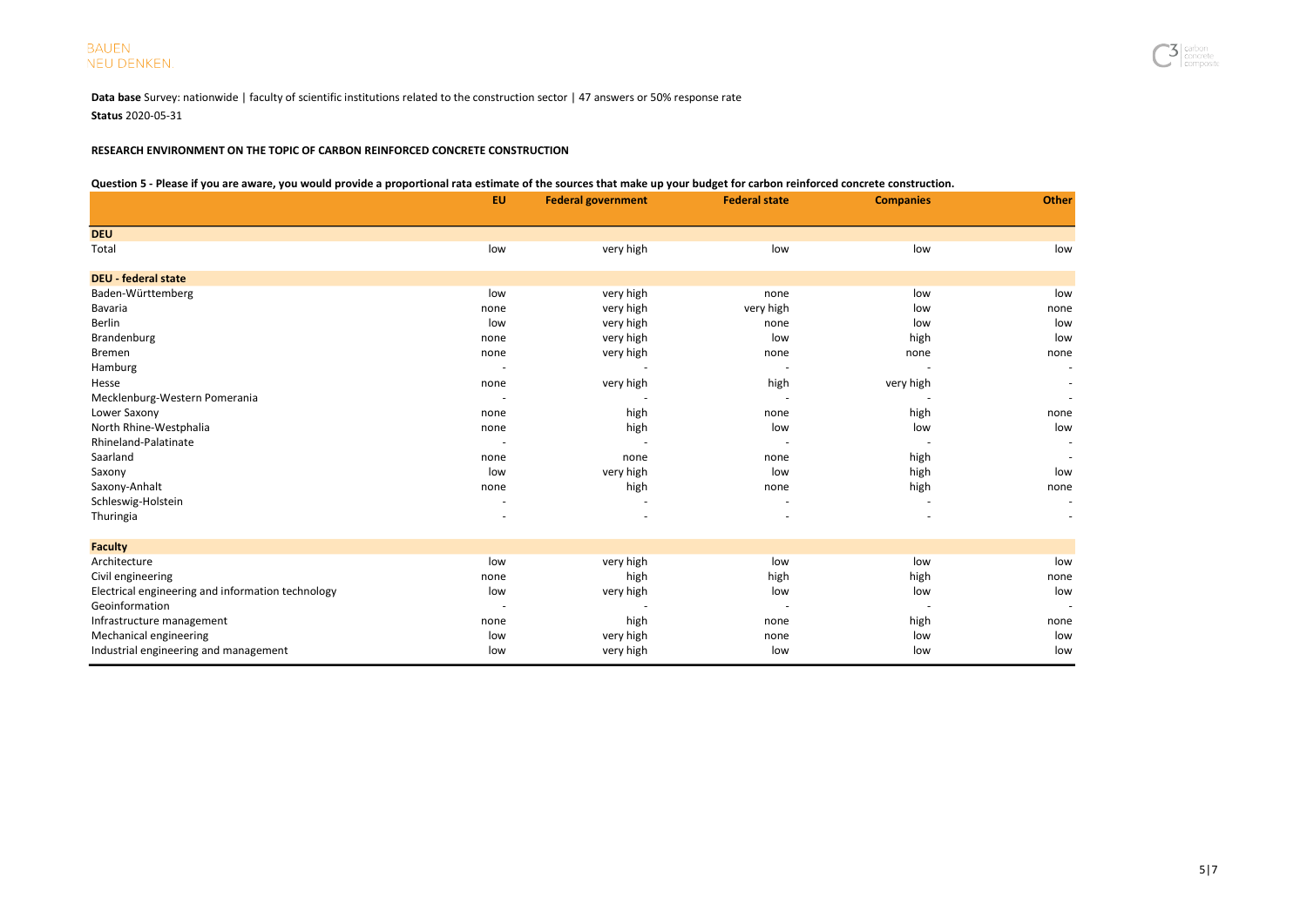Data base Survey: nationwide | faculty of scientific institutions related to the construction sector | 47 answers or 50% response rate Status 2020-05-31

## RESEARCH ENVIRONMENT ON THE TOPIC OF CARBON REINFORCED CONCRETE CONSTRUCTION

### Question 6 - Please indicate the importance of individual areas within your research projects on carbon reinforced concrete construction.

|                                                   | <b>Politcs</b>           | <b>Economy</b>           | <b>Social issues</b> | <b>Technology</b> | Law  | <b>Ecology</b> |
|---------------------------------------------------|--------------------------|--------------------------|----------------------|-------------------|------|----------------|
| <b>DEU</b>                                        |                          |                          |                      |                   |      |                |
| Total                                             | low                      | high                     | low                  | very high         | low  | high           |
| <b>DEU - federal state</b>                        |                          |                          |                      |                   |      |                |
| Baden-Württemberg                                 | low                      | high                     | high                 | very high         | low  | high           |
| Bavaria                                           | low                      | low                      | low                  | very high         | low  | very high      |
| Berlin                                            | low                      | high                     | high                 | very high         | low  | high           |
| Brandenburg                                       | low                      | high                     | low                  | very high         | high | high           |
| Bremen                                            | none                     | none                     | none                 | very high         | none | none           |
| Hamburg                                           |                          | $\overline{\phantom{a}}$ |                      |                   |      |                |
| Hesse                                             | low                      | high                     | low                  | very high         | low  | high           |
| Mecklenburg-Western Pomerania                     | $\overline{\phantom{a}}$ |                          |                      |                   |      |                |
| Lower Saxony                                      | none                     | low                      | none                 | very high         | none | low            |
| North Rhine-Westphalia                            | low                      | high                     | low                  | high              | low  | high           |
| Rhineland-Palatinate                              |                          |                          |                      |                   |      |                |
| Saarland                                          | low                      | very high                | low                  | very high         | none | very high      |
| Saxony                                            | high                     | high                     | low                  | very high         | low  | very high      |
| Saxony-Anhalt                                     | none                     | none                     | none                 | high              | none | high           |
| Schleswig-Holstein                                | $\overline{\phantom{a}}$ |                          |                      |                   |      |                |
| Thuringia                                         | none                     | none                     | none                 | very high         | none | none           |
| <b>Faculty</b>                                    |                          |                          |                      |                   |      |                |
| Architecture                                      | low                      | high                     | low                  | very high         | low  | high           |
| Civil engineering                                 | low                      | high                     | none                 | high              | low  | high           |
| Electrical engineering and information technology | low                      | high                     | low                  | very high         | low  | high           |
| Geoinformation                                    |                          | $\overline{\phantom{a}}$ |                      |                   |      |                |
| Infrastructure management                         | none                     | none                     | none                 | high              | none | high           |
| Mechanical engineering                            | low                      | low                      | low                  | very high         | none | high           |
| Industrial engineering and management             | low                      | high                     | low                  | very high         | low  | very high      |